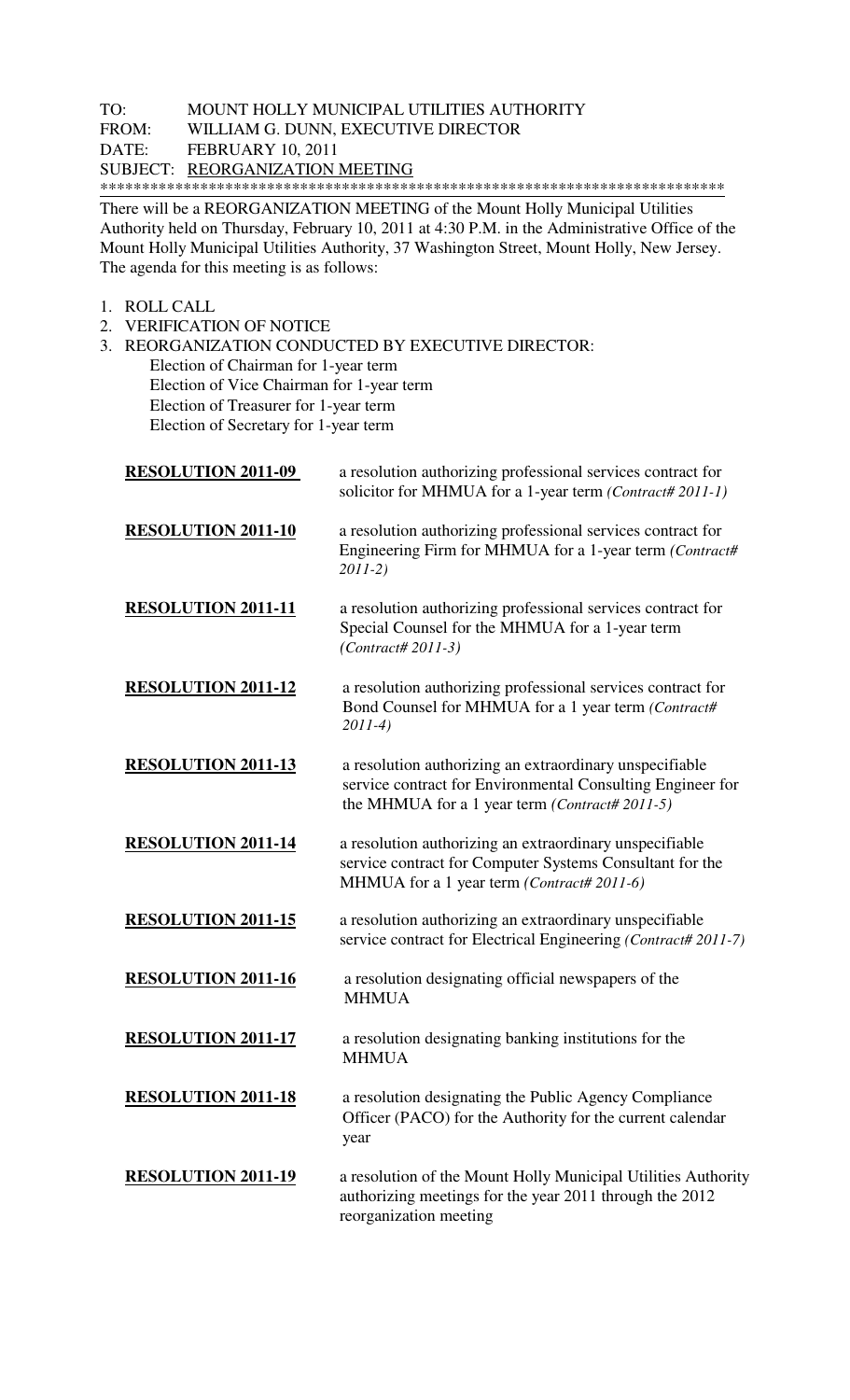- 4. APPROVAL OF MINUTES January 13, 2011 Regular Meeting
- 5. NEW BUSINESS

| <b>RESOLUTION 2011-20</b>  | a resolution of the Mount Holly Municipal Utilities Authority<br>Authorizing change order no. 15 to contract 2006-1 for the<br>Maple Avenue and Rancocas Road, WWTP project                                    |
|----------------------------|----------------------------------------------------------------------------------------------------------------------------------------------------------------------------------------------------------------|
| <b>RESOLUTION 2011-21</b>  | a resolution of the Mount Holly Municipal Utilities Authority<br>authorizing change order no. 16 to contract 2006-1 for the<br>Maple Avenue and Rancocas Road, WWTP project                                    |
| <b>RESOLUTION 2011-22</b>  | a resolution of the Mount Holly Municipal Utilities<br>Authority honoring Russell R. Regn                                                                                                                      |
| <b>RESOLUTION 2011-23</b>  | a resolution of the Mount Holly Municipal Utilities Authority<br>honoring Joan L. Boas                                                                                                                         |
| <b>RESOLUTION 2011-24</b>  | a resolution of the Mount Holly Municipal Utilities Authority<br>approving amendment to collective bargaining agreement<br>with construction and general laborers' Union Local 172 of<br>South Jersey, AFL-CIO |
| <b>RESOLUTION 2011-25</b>  | a resolution of the Mount Holly Municipal Utilities<br>Authority approving amendment to collective bargaining<br>Agreement with the Mount Holly Municipal Utilities<br><b>Authority Supervisors Union</b>      |
| <b>RESOLUTION 2011-26</b>  | a resolution approving the OPERATING EXPENSES for the<br>month of January, 2011 $@$ \$                                                                                                                         |
| <b>RESOLUTION 2011-26A</b> | a resolution approving the SEWER REFUNDS for the<br>month of January, 2011 @\$                                                                                                                                 |
| <b>RESOLUTION 2011-27</b>  | a resolution approving the expenditures for the month of<br>January, 2011 from the ESCROW FUND @ \$                                                                                                            |
| <b>RESOLUTION 2011-28</b>  | a resolution approving the expenditures for the month of<br>January, 2011 from the IMPROVEMENT AND<br><b>REPLACEMENT FUND@\$</b>                                                                               |
| <b>RESOLUTION 2011-29</b>  | A resolution approving the expenditures for the month of<br>January 2011 from the 2007-2010 Project Construction<br>Account (Plant Expansion) @ \$                                                             |
| <b>RESOLUTION 2011-30</b>  | a resolution approving the expenditures for the month of<br>January 2011 from the 2007-2010 project construction<br>Account (Edward Street Pump Station) @ \$                                                  |